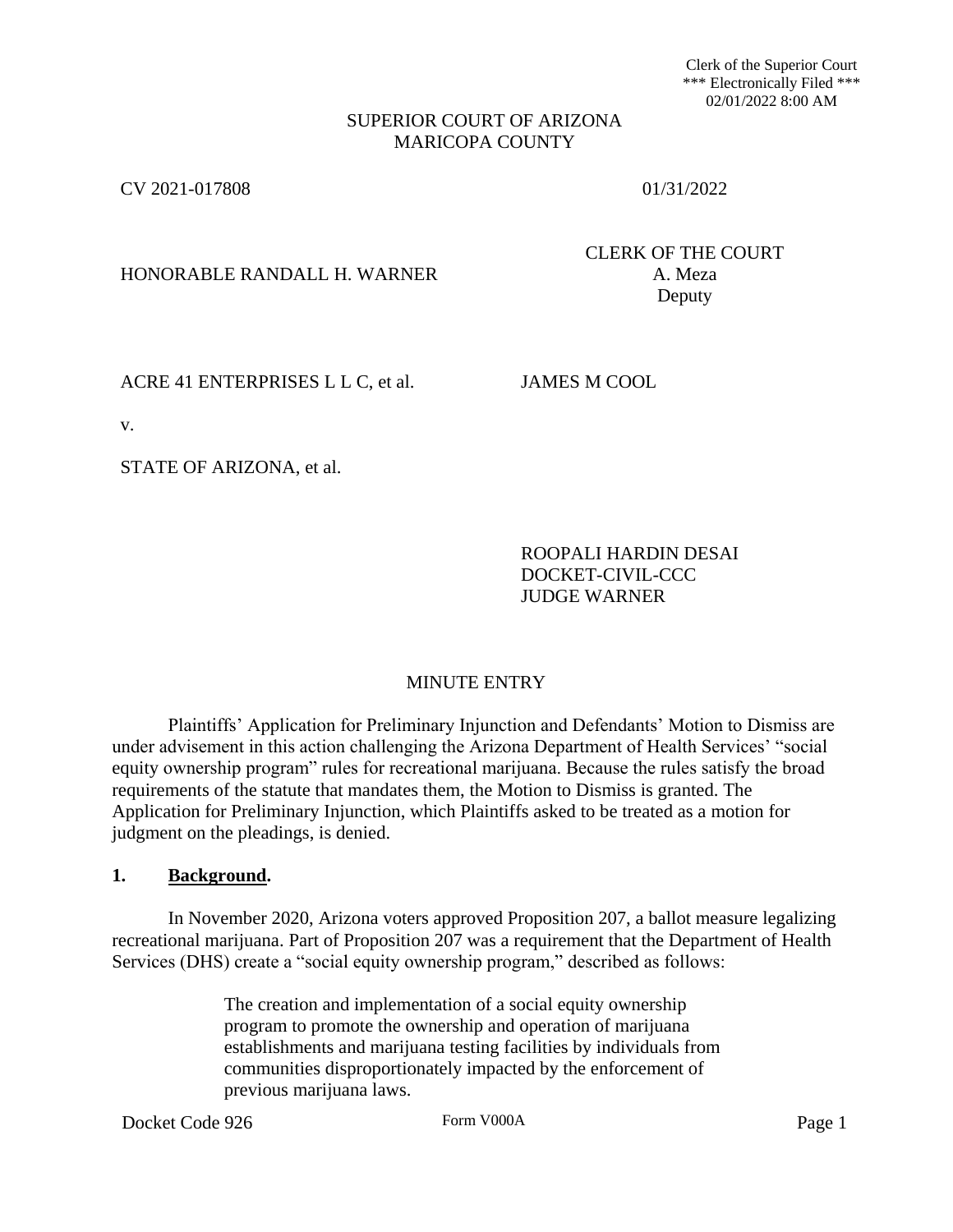# CV 2021-017808 01/31/2022

A.R.S. § 36-2854(A)(9). DHS is required to issue 26 new marijuana establishment licenses to entities "qualified pursuant to the social equity ownership program." A.R.S. § 36-2854(A)(1)(f).

Soon after Proposition 207 was passed, DHS began developing rules to implement it. In May 2021, it released draft rules for the social equity ownership program ("the Rules"). After obtaining public input, DHS published the Rules in June 2021, and published a revised version in October 2021.

The Rules make the 26 new marijuana licenses available to qualified applicants. To qualify for one of these new licenses, an applicant must be at least 51% owned by someone who meets at least three of the following four criteria:

- 1. An annual household income less than 400% of poverty level in at least three of the years 2016 through 2020.
- 2. Has been adversely affected by the enforcement of previous marijuana laws because they have been granted expungement pursuant to A.R.S. § 36-2862, or were convicted of a violation of marijuana or marijuana paraphernalia law.
- 3. Has been adversely affected by the enforcement of previous marijuana laws because they are or were related to someone who was convicted of a violation of marijuana or marijuana paraphernalia law, or who is or was eligible for expungement pursuant to A.R.S. § 36-2862.
- 4. Has lived for at least three of the years 2016 through 2020 in an area DHS identifies as "disproportionately affected by the enforcement of Arizona's previous marijuana laws."

# A.A.C. R9-18-303(B).

Applications for the 26 new licenses were due by December 14, 2021 and the Department received over 1,500 of them. The Department is currently reviewing applications to determine which satisfy the requirements of the Rules. Once DHS completes its review, a lottery will determine which of the qualified applicants receives one of the 26 licenses.

# **2. Legal Standard.**

The issue here is whether the Rules comply with Proposition 207's directive, in particular the language of A.R.S. § 36-2854(A)(9). To decide this issue, the Court must decide whether

Docket Code 926 Form V000A Form V000A Page 2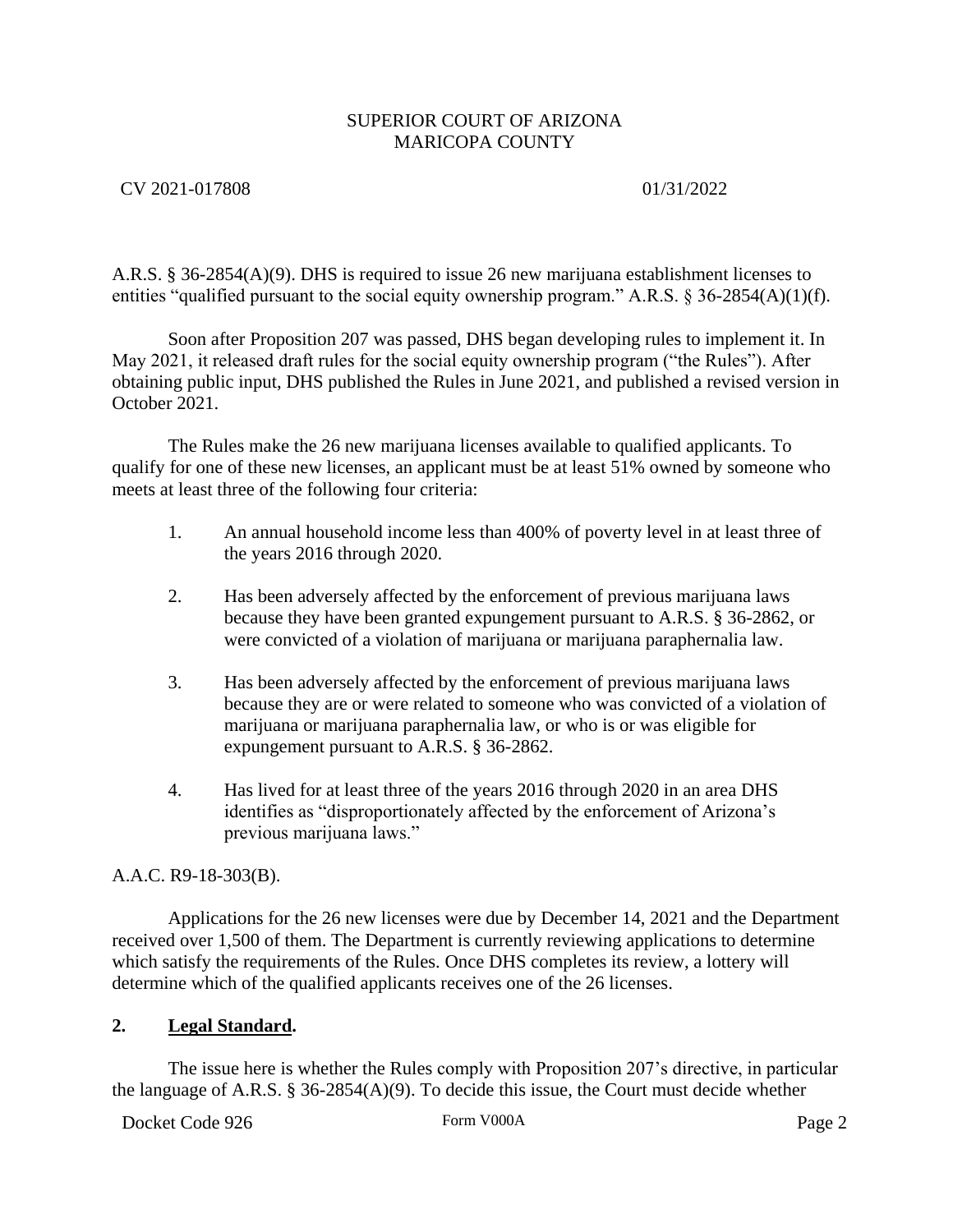### CV 2021-017808 01/31/2022

DHS acted within the scope of its statutory authority. *See Canon Sch. Dist. No. 50 v. W.E.S. Const. Co.*, 177 Ariz. 526, 530, 869 P.2d 500, 504 (1994) (administrative agency "must exercise its rule-making authority within the parameters of its statutory grant").

When interpreting a statute, the Court does not defer to an administrative agency. *Saguaro Healing LLC v. State*, 249 Ariz. 362, 364, 470 P.3d 636, 638 (2020). But when a statutory directive is broad, the Court's role is limited to deciding whether the agency acted within the scope of the directive. *See Sharpe v. Arizona Health Care Cost Containment Sys.*, 220 Ariz. 488, 494-95, 207 P.3d 741, 747-48 (App. 2009) (an agency's power is measured by the statute); *see also, e.g., Raymond Proffitt Found. v. U.S. Army Corps of Engineers*, 343 F.3d 199, 210 (3d Cir. 2003) (recognizing the limited scope of court review of agency action when a statute vests the agency with broad discretion); *Pro. Drivers Council v. Bureau of Motor Carrier Safety*, 706 F.2d 1216, 1221 (D.C. Cir. 1983) ("The permissive nature of the statute implies broad agency discretion in selecting the appropriate manner of regulation."). This is because when a legislative body—in this instance, the voters exercising their initiative power—gives broad instructions to an agency, it is presumed to intend the agency will utilize its expertise and discretion in implementing the instructions. *See, e.g., AT & T Corp. v. Iowa Utilities Bd.*, 525 U.S. 366, 397 (1999) ("Congress is well aware that the ambiguities it chooses to produce in a statute will be resolved by the implementing agency").

To hold otherwise would require the Court to usurp DHS's role and decide for itself how best to design and implement a social equity ownership program. That is the opposite of what the voters intended by delegating the task to DHS.

### **3. Plaintiffs' Challenges To The Rules.**

Plaintiffs challenge the Rules on essentially four grounds. They do not argue that there was any deficiency in the rulemaking process. Rather, they claim the Rules do not comply with the voters' statutory directive.

Plaintiffs first argue that the Rules do not establish a program for the ownership and operation of marijuana businesses because they fail to preclude or regulate the subsequent transfer of licensed entities to people who are not qualified under the Rules. A qualified entity, Plaintiffs point out, can obtain one of the 26 licenses then turn around and sell it to people who are not "from communities disproportionately impacted by the enforcement of previous marijuana laws."

Nothing in A.R.S. § 36-2854(A)(9) requires that DHS restrict or prohibit the owners who obtain one of the 26 licenses from selling them. Had the authors of Proposition 207 intended that—to create essentially two classes of recreational marijuana licenses, one that is freely

Docket Code 926 Form V000A Form V000A Page 3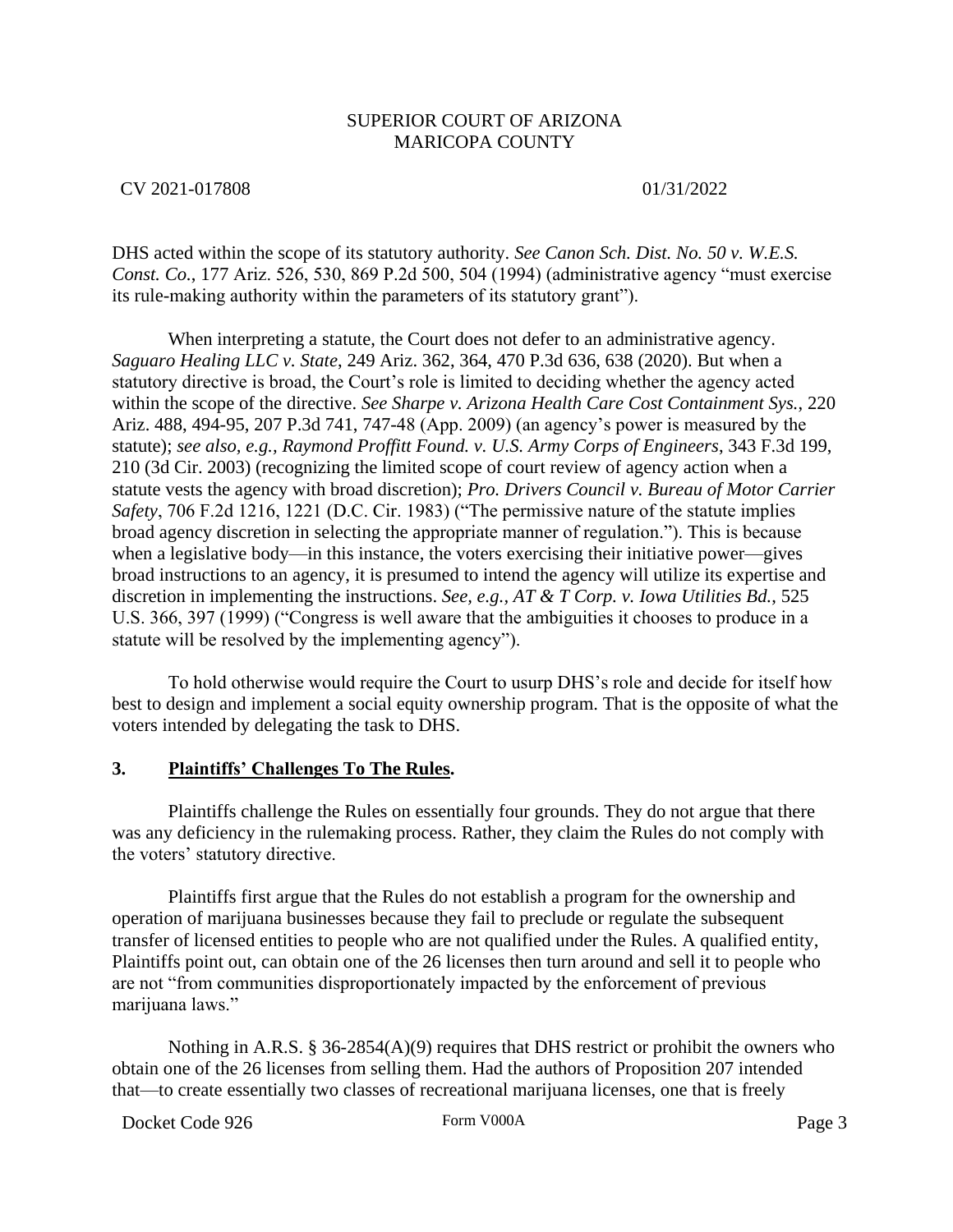## CV 2021-017808 01/31/2022

transferrable and one with restrictions—they could have specified such a requirement in the statute. Instead, they left it up to DHS to decide how best to promote social equity ownership and operation.

DHS determined the best way to do that was to award the 26 licenses to entities majority owned by people from disproportionately impacted communities. It further developed training for licensees. Plaintiffs present a number of hypothetical scenarios, predicting that with no restriction on alienation, most of the 26 licenses will end up in the hands of large businesses rather than benefitting the communities they were intended for. It is too soon to know whether that prediction will come true, but DHS could reasonably conclude that the best way to promote the ownership and operation of marijuana businesses by those the law intends to benefit is by awarding them licenses and giving them the freedom to structure, operate, and profit from their businesses as they see fit. Whether this was the best way to structure the program is not for the Court to decide.

DHS also had to consider potential legal challenges to a program that restricts alienation, or that imposes greater legal restrictions on some owners than others. Regardless of whether such a program would ultimately be deemed illegal, DHS could reasonably structure the program the way it did to avoid any such challenge.

Next, Plaintiffs argue that the Rules do not provide for ongoing regulation and oversight to promote the operation of marijuana businesses by qualified persons, not just ownership. Again, nothing in A.R.S. § 36-2854(A)(9) requires the program to be ongoing or to impose oversight or regulation that is not imposed on other dispensaries. Plaintiffs focus on the word "operation" in the statute, but DHS could reasonably conclude that granting licenses to entities majority owned by qualified persons promotes the operation of those establishment by those persons. It does not guaranty that this will occur, but the statute does not require DHS to "ensure" the establishments and facilities will be operated by qualified individuals, only that the program "promote" it.

Third, Plaintiffs argue that the Rules should regulate not only the owners of licenses, but entities with whom they might contract for services, like management companies. They note that, even though qualified persons will have 51% control over the licensed entities, the Rules "do not prohibit the licensed entity from diverting significant portions of those sale proceeds to thirdparty retail management companies owned and controlled exclusively by entities that are not SEOP-eligible." *See* Plaintiffs' Response/Reply at 20. They predict the same stratagem medical marijuana dispensaries use to circumvent the statutory non-profit requirement will be "deployed to prevent SEOP-eligible owners from fully realizing the proceeds generated by a license." *Id.* at 19-20.